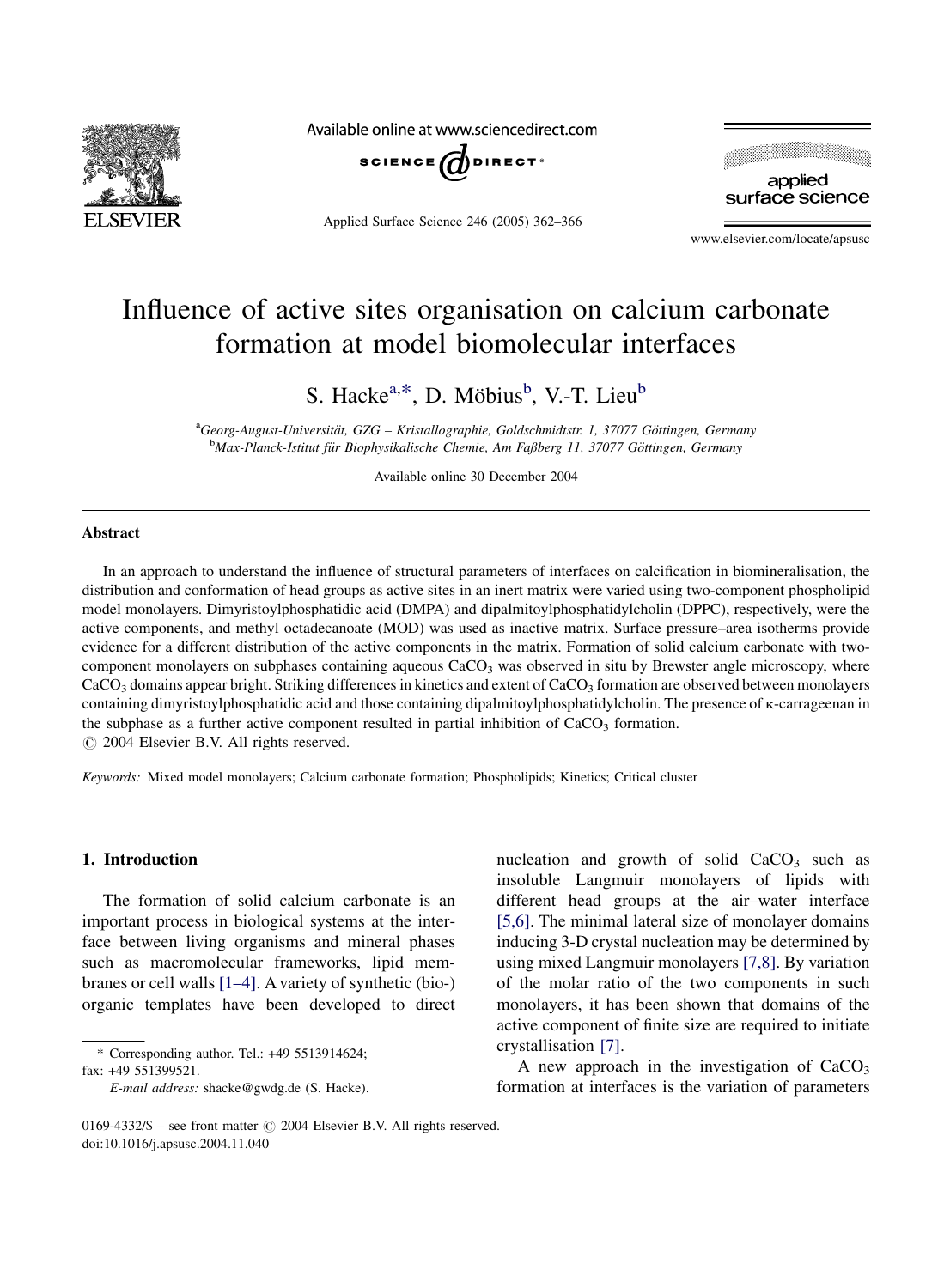<span id="page-1-0"></span>like density and distribution of head groups as active sites in an inert matrix as well as head group conformation. In previous work, we compared different two-component model monolayers with octadecanoic acid and octadecyl succinic acid, respectively, as active components in an inert matrix of methyl octadecanoate. Striking differences in kinetics and extent of  $CaCO<sub>3</sub>$  formation were observed in these systems in spite of the same average density of carboxyl groups (COOH). This demonstrates the important role of the lateral distribution of active sites in the process of biomineralisation at interfaces. In particular, the observations suggest that a minimum number of active groups (a critical cluster) are required to act as nucleation site for the formation of solid  $CaCO<sub>3</sub>$  [\[9\].](#page-4-0)

In the present investigations of  $CaCO<sub>3</sub>$  formation, we used a more complex molecules as active components, i.e., phospholipids due to their special applicability as models for biomembranes, and in addition, a polysaccharide as an example of a group of important polymers widely present in living organisms, to study their influence on the calcification of the model biomembrane. We have chosen the two phospholipids dimyristoylphosphatidic acid (DMPA) with the phosphate head group as active site and dipalmitoylphosphatidylcholin (DPPC) with zwitterionic head group as active sites and methyl octadecanoate (MOD) as inactive matrix for the variation of the average surface density of the active groups.

Brewster angle microscopy (BAM) has been used for studying the calcium carbonate precipitation with monolayers of long chain fatty acids of various chain lengths  $[10]$ , and in situ CaCO<sub>3</sub> formation as a function of active sites distribution of two-component lipid model monolayers [\[9,11\].](#page-4-0)

#### 2. Experimental

#### 2.1. Materials

Dimyristoylphosphatidic acid and dipalmitoylphosphatidylcholin were purchased from Sigma Chemicals Co., U.S.A., methyl octadecanoate from E. Merck, Germany. All lipids were used without further purification and dissolved in chloroform (Baker Chemicals, HPLC grade) to form 1-mM spreading solutions. Water (resistance 18 M $\Omega$  cm) purified in a Milli–Q system (Millipore Composition) was used for preparing the aqueous  $4 \text{ mM } CaCO<sub>3</sub>$  solutions as the subphase. Calcium chloride tetrahydrate, sodium hydrogen carbonate and sodium chloride (all suprapure quality) were obtained from E. Merck, Germany. The natural polysaccharide  $\kappa$ -carrageenan, isolated from red algea (Rhodophyta)  $(M_w = 441.342 \text{ g/mol})$ per  $(AB)_n$  repeat unit), was purchased from Sigma Chemicals Co., U.S.A. The aqueous  $4 \text{ mM } CaCO<sub>3</sub>$ (without or with 0.4 mM k-carrageenan) solutions were prepared by mixing equal volumina of  $NAHCO<sub>3</sub>$ (without or with 0.8 mM k-carrageenan) and  $CaCl<sub>2</sub>·4H<sub>2</sub>O$  solutions (8 mM in 0.1 M NaCl) at  $20^{\circ}$ C.



Fig. 1. Characterisation of monolayers at the air–solution interface by surface pressure  $(\pi)$ –area  $(A)$  isotherms. (a) Model Monolayer DMPA/MOD, (b) model monolayer DPPC/MOD. The pure monolayers and molar mixing ratios indicated at the curves. Subphase:  $4 \text{ mM CaCO}_3$  (full lines) and with additional 0.4 mM  $\kappa$ -carrageenan (dashed lines);  $20^{\circ}$ C.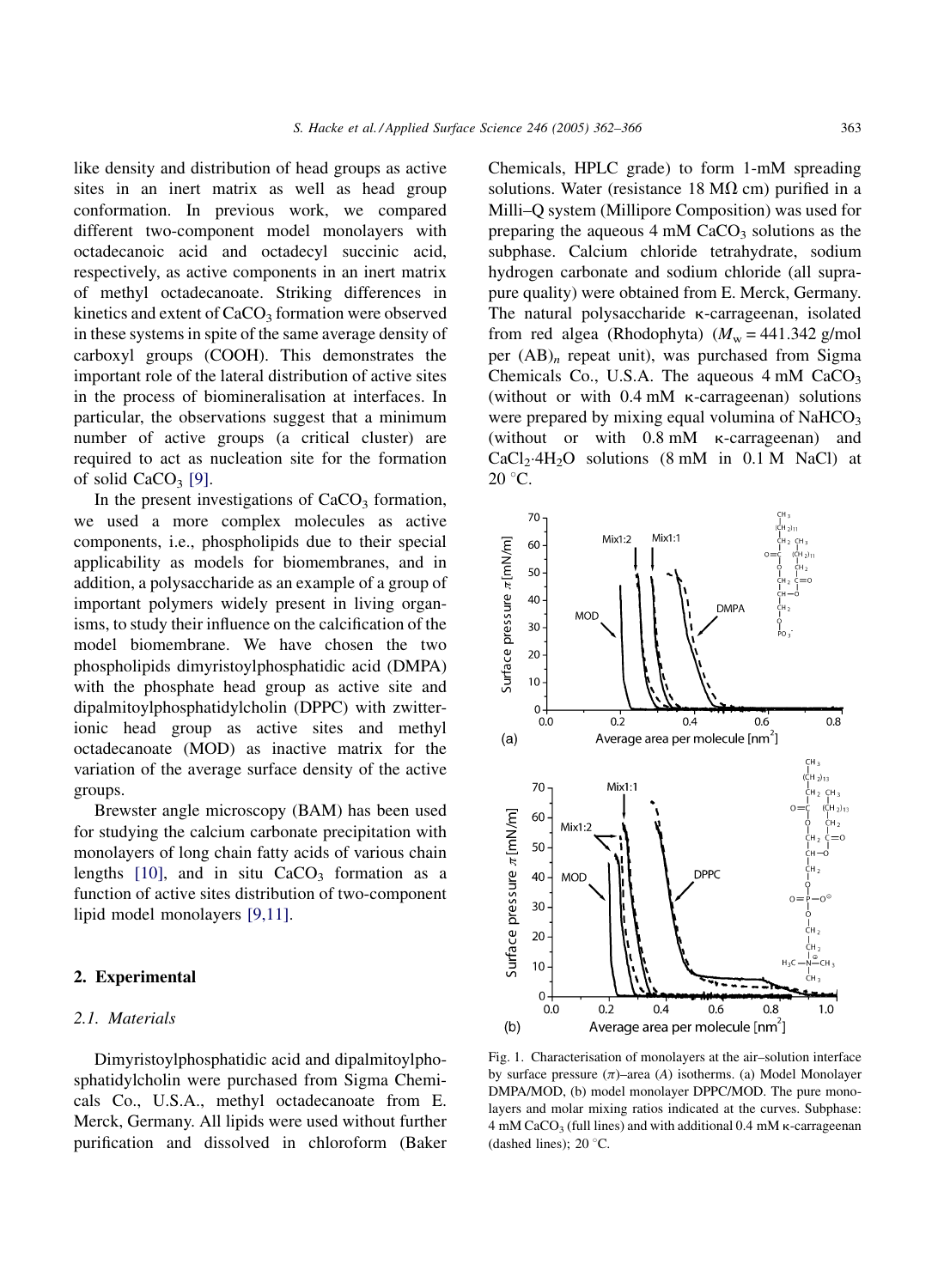# <span id="page-2-0"></span>2.2. Procedures

The  $CaCO<sub>3</sub>$  solutions were poured into a custom built PTFE trough (74 cm  $\times$  10 cm) with a maximum working area of  $590 \text{ cm}^2$  and two simultaneously moving barriers.

Monolayers were formed by spreading  $90 \mu l$  of solutions of lipids or mixtures of these, respectively (except pure MOD with  $180 \mu l$ ), in chloroform on subphases containing  $CaCO<sub>3</sub>$  solutions ( $\pm \kappa$ -carrageenan) at 20 °C with a microsyring. The surface pressure  $\pi$ was measured with a filter paper (Schleicher & Schüll 589) Wilhelmy balance and was kept constant after reaching  $\pi = 25$  mN m<sup>-1</sup> by a feedback loop. The speed of monolayer compression was  $20.7 \text{ cm}^2 \text{ min}^{-1}$ . The formation of solid  $CaCO<sub>3</sub>$  in the head group region of monolayers at the air–solution interface was followed in situ using a modified Imaging Ellipsometer I-Elli 2000 from Nanofilm Technologie, Göttingen, with a 532 nm laser diode (20 mW, Uniphase).

# 3. Results and discussion

[Fig. 1](#page-1-0) shows the surface pressure–area  $(\pi - A)$ isotherms of of the pure phospholipids DMPA ([Fig. 1a](#page-1-0)) and DPPC [\(Fig. 1b](#page-1-0)), of MOD, and of the two-component monolayers, molar ratios of phospholipid: $MOD = 1:1$  and 1:2, on the subphase containing calcium carbonate, and in an additional set kcarrageenan. Clearly, the two phospholipids behave quite differently as seen in the shape of the  $\pi$ –A isotherms. For pure DMPA and the DMPA mixtures ([Fig. 1](#page-1-0)a), the surface pressure rises abruptly and quite steeply upon compression. At  $\pi = 25$  mN m<sup>-1</sup>, the observed average area per molecule coincides very well with that calculated from the areas of the components indicating ideal behaviour. This may be interpreted as a homogeneous distribution of the active groups in the inert matrix with no energy of mixing. Alternatively, this behaviour may also indicate phase separation of the two components. The  $\pi$ –A isotherm



Fig. 2. Observation of CaCO<sub>3</sub> formation by Brewster angle microscopy. BAM images of model monolayers on top of CaCO<sub>3</sub> solutions taken at different times t (no additional  $\kappa$ -carrageenan). DMPA:MOD = 1:2 (a)  $t = 20$  min, (b)  $t = 45$  min; DPPC:MOD = 1:2 (c)  $t = 20$  min, (d)  $t = 45$  min; images taken at constant monolayer area  $(\pi = 25 \text{ mN m}^{-1})$ ; 20 °C.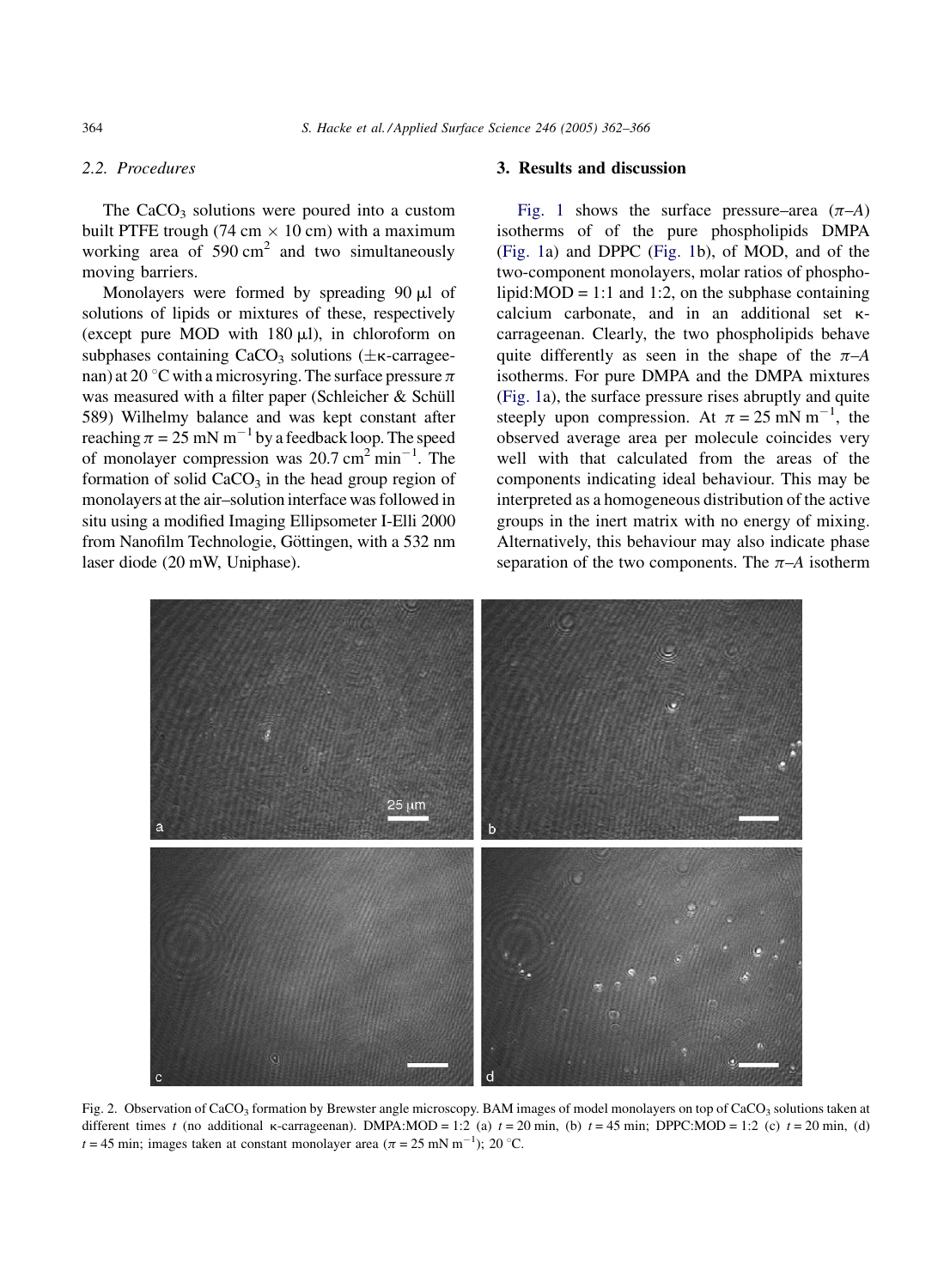of pure DPPC shows the well-known phase transition in the range  $0.5 \text{ nm}^2 \le A \le 0.75 \text{ nm}^2$  with very little increase of surface pressure upon compression ([Fig. 1](#page-1-0)b). In contrast to the behaviour of DMPA mixtures at  $\pi = 25$  mN m<sup>-1</sup> the observed average area per molecule clearly deviates in the case of DPPC from ideal behaviour (plots not shown). In presence of k-carrageenan in the subphase the area per amphiphile is slightly increased for both phospholipid model systems presumably due to the interaction of the polysaccharide with the monolayer as well as competitive interactions of the monolayer head groups and the anionic groups of the polysaccharide with the calcium ions in the subphase.

The Brewster angle microscope images of the twocomponent monolayers shown in [Fig. 2](#page-2-0) were taken at different times t after starting monolayer compression (the first image recorded when the surface pressure  $\pi$ has reached  $25 \text{ mN m}^{-1}$ , i.e., after 20 min, and the second image after 45 min). They clearly show the formation and growth of bright domains [\(Fig. 2\)](#page-2-0). The images at  $\pi = 25$  mN m<sup>-1</sup> of the monolayers DMPA:- $MOD = 1:2$  [\(Fig. 2a](#page-2-0) and b) and DPPC:MOD = 1:2 ([Fig. 2c](#page-2-0) and d), reveal striking differences between the model systems. Many more bright domains indicating the formation of an ultrathin layer of  $CaCO<sub>3</sub>$  in contact with the monolayer head groups are observed for DMPA:MOD = 1:2 ([Fig. 2](#page-2-0)a,  $t = 20$  min) than for DPPC:MOD = 1:2 ([Fig. 2](#page-2-0)c,  $t = 20$  min). Further, the time evolution differs dramatically for the two monolayer compared here. The area fraction covered with bright domains at  $t = 45$  min obviously is much larger for the monolayer with DPPC [\(Fig. 2](#page-2-0)d) than with DMPA ([Fig. 2b](#page-2-0)). The topography of the monolayers  $DMPA:MOD = 1:2$  seen in the BAM images may indicate a phase separation of the two components (i.e. DMPA and MOD) in this particular model system.

We have adapted to our systems a growth model used in the determination of heterogeneous nucleation rates [\[12\].](#page-4-0) A Gaussian size distribution of the bright domains of  $CaCO<sub>3</sub>$  in contact with the monolayer head groups is assumed. As the distribution shifts with time in size and thickness of the ultrathin layer, the domains become visible in the BAM exceeding a fixed brightness level. The time dependence of the average area fraction of bright domains in the monolayer then is the integral of the Gaussian distribution [\[9\]](#page-4-0), i.e., the



Fig. 3. Kinetics of  $CaCO<sub>3</sub>$  formation at two-component monolayers. Average area fraction of bright domains determined from BAM images as function of time  $t$  for the monolayers: (a) pure  $DMPA$  and  $DMPA:MOD = 1:2$  and (b) pure DPPC and  $DPPC:MOD = 1:2$ , respectively, as indicated; the full curves are least squares fits; images taken at constant monolayer area  $(\pi = 25 \text{ mN m}^{-1})$ . Subphase: 4 mM CaCO<sub>3</sub> (filled symbols) and with additional 0.4 mM  $\kappa$ -carrageenan (open symbols); 20 °C.

error function. The different series of images taken with increasing time have been evaluated by determining the average area fraction of domains exceeding a limiting brightness value see Fig. 3. The results clearly indicate the fundamentally different behaviour of the model system  $DMPA:MOD = 1:2$  $(Fig. 3a)$  and DPPC:MOD = 1:2  $(Fig. 3b)$ , respectively, concerning kinetics of formation and area fraction of the bright domains extrapolated to very long times (Fig. 3, the error functions fitted to the experimental points are is illustrated as solid lines). The area fraction of the bright domains is reduced as expected in the model system  $DMPA:MOD = 1:2$  as compared to pure DMPA. In contrast, an enhancement of this fraction is observed for the model system  $DPPC:MOD = 1:2$  as compared to pure DPPC. This